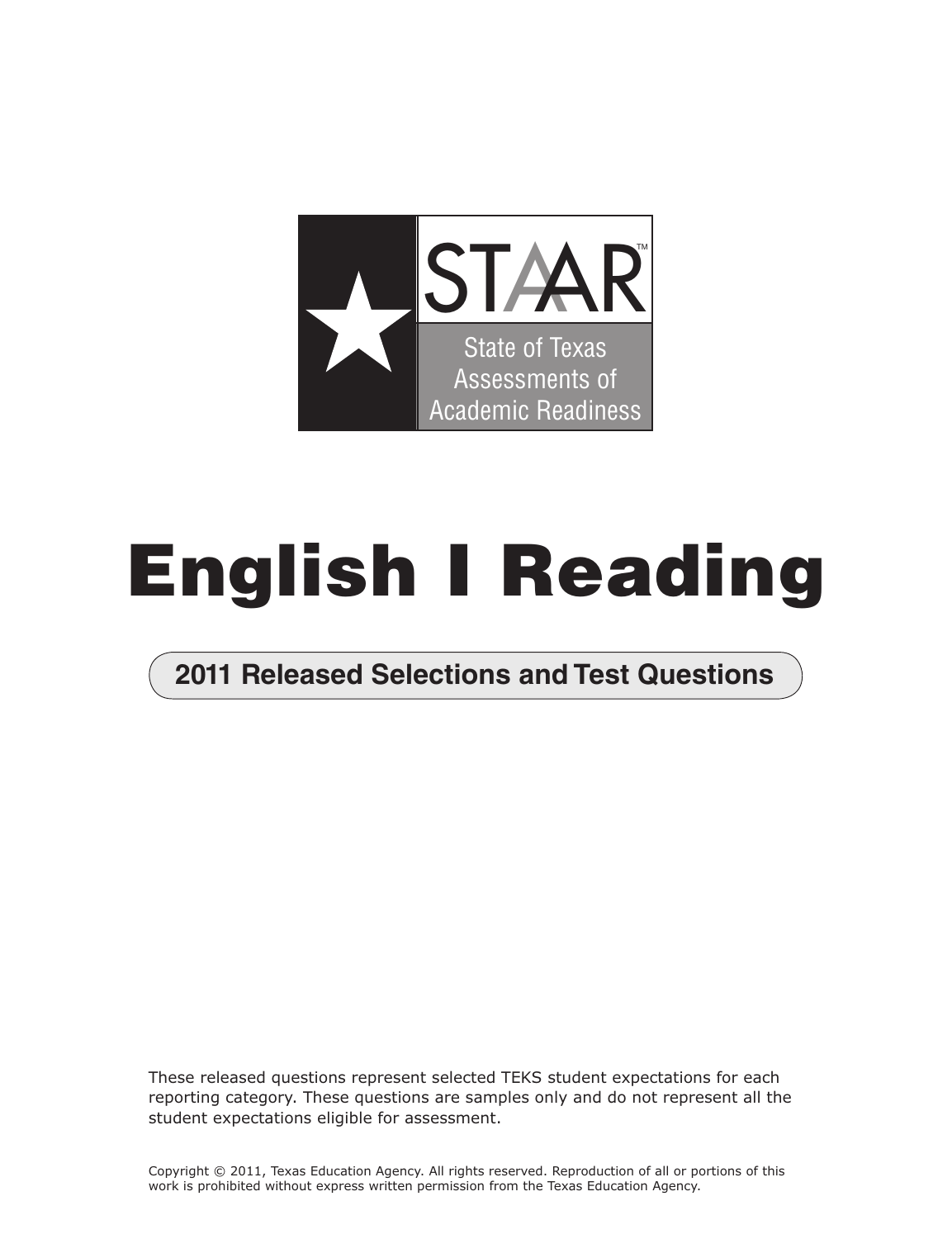**Read the selection and choose the best answer to each question.** 

#### *from*

#### **Anne of Green Gables**

*A Play by R. N. Sandberg Adapted from L. M. Montgomery's Novel*

- *1*  [*Avonlea Station. A small figure, a child, sits on a battered suitcase. The child wears a too-large overcoat and a cap covering its head. We can see only the child's back as the lights come up. The child wraps the coat more tightly around itself and turns toward us for the first time: she is a girl, a simple, tattered dress under her coat. The stationmaster comes to pick up a mailbag and notices the girl.*]
- *2* **STATIONMASTER:** Now, look, my girl. We've got a ladies' waiting room, and that's where you ought to be. You've been out here long enough.
- *3* **ANNE:** I prefer to stay outside. There's more scope for imagination. [*Looking off.*] Like with that wild cherry tree. If no one comes for me, that's where I'll sleep tonight. All white with bloom in the moonshine. I'll imagine I'm dwelling in marble halls. [*Pointing off.*] Oh, look, look at it now—as the wind's blown it. What does it make you think of?
- *4*  **STATIONMASTER:** A cherry tree blowing in the wind.
- *5*  **ANNE:** My goodness, no!
- *6* **STATIONMASTER:** And all the fruit that'll fall off and be squashed. What a mess I'll have to clean up.
- *7* **ANNE:** It looks just like a bride! With a lovely misty veil. I've never seen one, but I can imagine what she would look like. I don't ever expect to be a bride myself. I'm too homely. But I hope that someday I shall have a white dress. That is my highest ideal of earthly bliss.
- *8*  [*An older man, very tentative and shy, enters. He stands diffidently off to the side, looking around for something at first, and then focuses in on Anne and hears her last few lines.*]
- *9* **STATIONMASTER:** [*Sees the man and goes to him.*] About time you got here, Matthew.
- *10* **MATTHEW:** Will the 5:30 train be long?
- *11* **STATIONMASTER:** Been in and gone half an hour. [*Indicating Anne.*] There she is. [*Confidently.*] She's a case. Got a tongue runs longer than a freight train to Ottawa.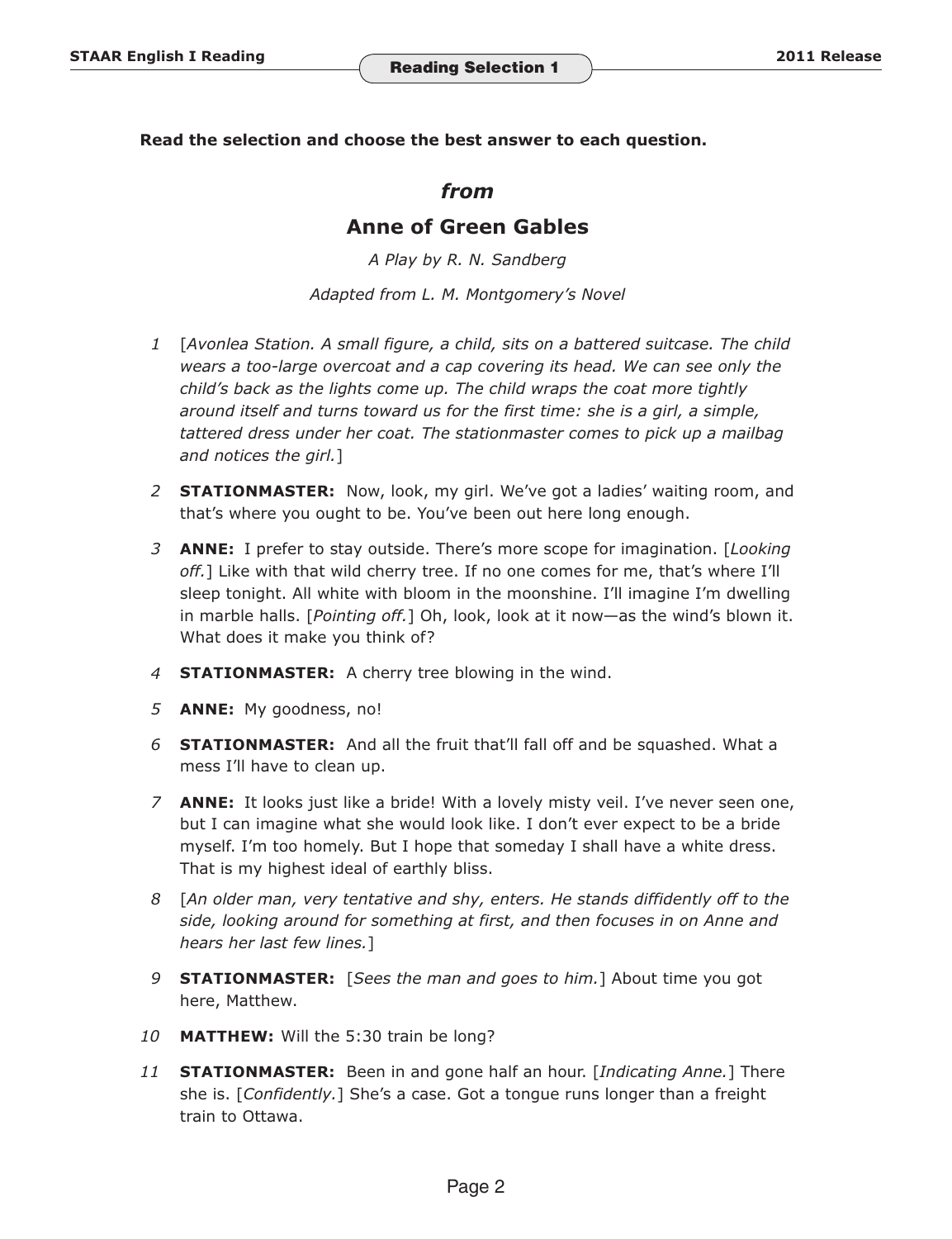- *12* **MATTHEW:** [*Puzzled.*] Is Mrs. Peter Blewett about?
- *13* **STATIONMASTER:** Couldn't wait. Had to get the other girl to her cousin's. Said you and your sister were adopting this one.
- *14* **MATTHEW:** [*More puzzled still.*] I was expecting a boy.
- *15* **STATIONMASTER:**  Well, she's not a boy, Matthew, and I don't have any more orphans here.
- *16* **ANNE:** Excuse me, are you Mr. Matthew Cuthbert of Green Gables?
- *17* **STATIONMASTER:** [*To Anne.*] Looks like you won't be sleeping in the trees after all. [*To Matthew.*] Good luck, Matthew. [*Exits.*]
- *18* **ANNE:** I'm very glad to see you. I was beginning to be afraid you weren't coming for me, and I was imagining all the things that might have happened to prevent you. It's so wonderful that I'm going to live with you. I've never belonged to anybody—not really. I feel pretty nearly perfectly happy. I can't feel exactly perfectly happy because—well, [*She sets down her bag and pulls off her hat.*] what color would you call this?
- *19* [*She holds out one of her braids to him.*]
- *20* **MATTHEW:** It's red, ain't it?
- *21* **ANNE:** Yes, it's red. Now, you see why I can't be perfectly happy. I cannot imagine that red hair away. I do my best. I think to myself, "Now my hair is a glorious black, black as the raven's wing." But all the time, I know it's just plain red, and it breaks my heart. It will be my lifelong sorrow.
- *22* [*She picks up her bag. Matthew does not move.*]
- *23* **ANNE:** Shouldn't we be going?
- *24* **MATTHEW:** Well, now, you see, I'm confused about that.
- *25* **ANNE:** [*A moment of fear.*] Is it because I'm talking too much? People are always telling me I do. Would you rather I didn't talk? If you say so I'll stop. Could we go if I do? I can stop when I make up my mind to it, although it's difficult.
- *26* **MATTHEW:** Oh, I don't mind the talkin'. You can talk as much as you like.
- *27* **ANNE:** Oh, I'm so glad. It's such a relief to talk when one wants and not be told that children should be seen and not heard. Shall we go?
- *28* [*Matthew doesn't answer. Anne's voice trembles.*]
- *29* **ANNE:** We are going to Green Gables, aren't we?
- *30* **MATTHEW:** Well, now, you see—
- *31* [*Anne clutches her bag. She is terrified.*]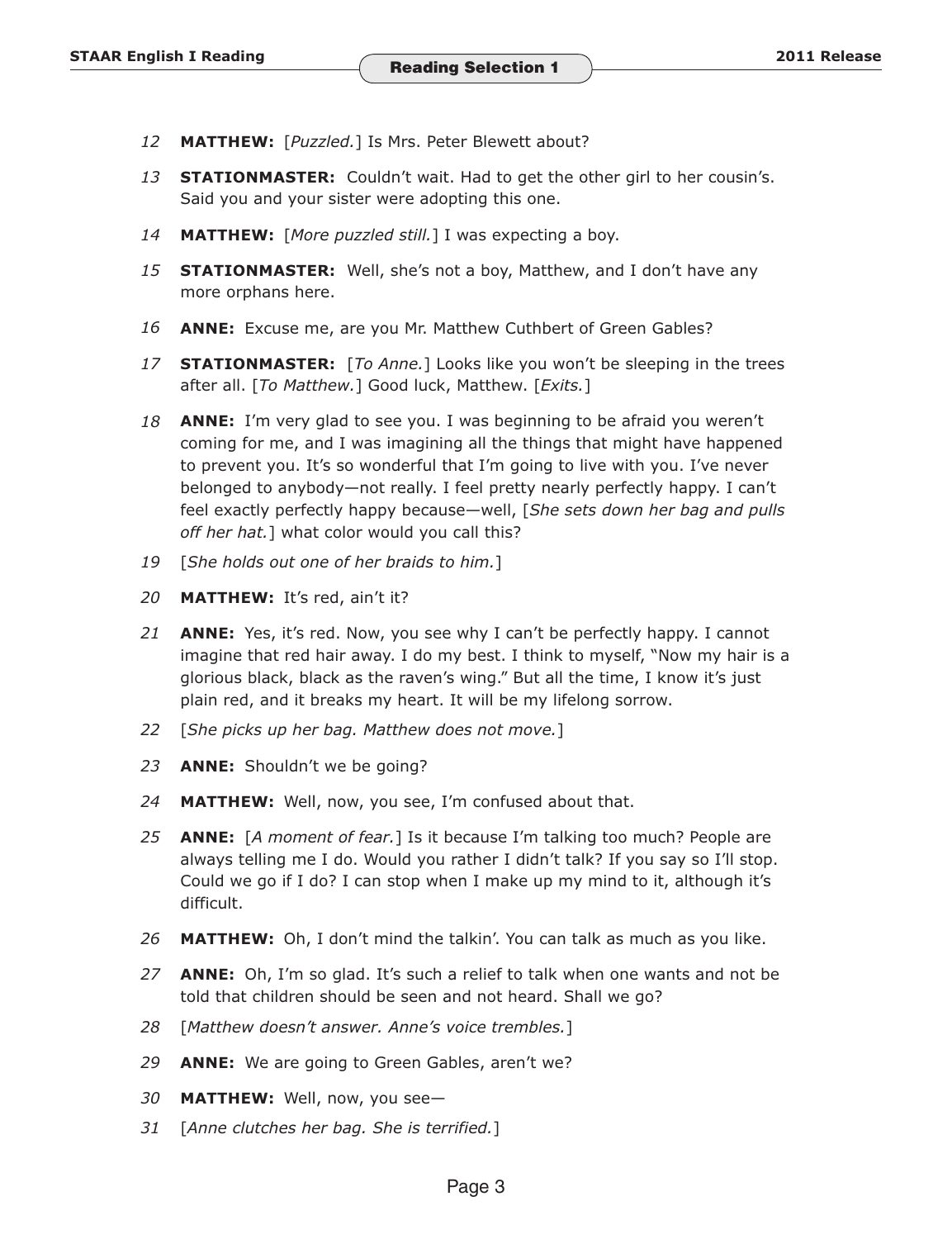- *32* **MATTHEW:** You're not like other girls, are you? Not like girls around here.
- *33* **ANNE:** I don't know. I guess I'm not. But I do have my good points. I'm sure you'll find them out once you get to know me.
- *34* **MATTHEW:** Well, now I expect that's so. All right. Come on.
- *35* **ANNE:** [*As they start to go.*] Have you ever imagined what it must feel like to be divinely beautiful?
- *36* **MATTHEW:** [*His voice trailing off in the distance.*] Well, now, no, I haven't.

Anne of Green Gables, by R. N. Sandberg, adapted from L. M. Montgomery's novel. © 1991/1993/1995 R. N. Sandberg, publisher Anchorage Press Plays/applays.com. ISBN 978–0–87602–335–8. Performance rights reserved.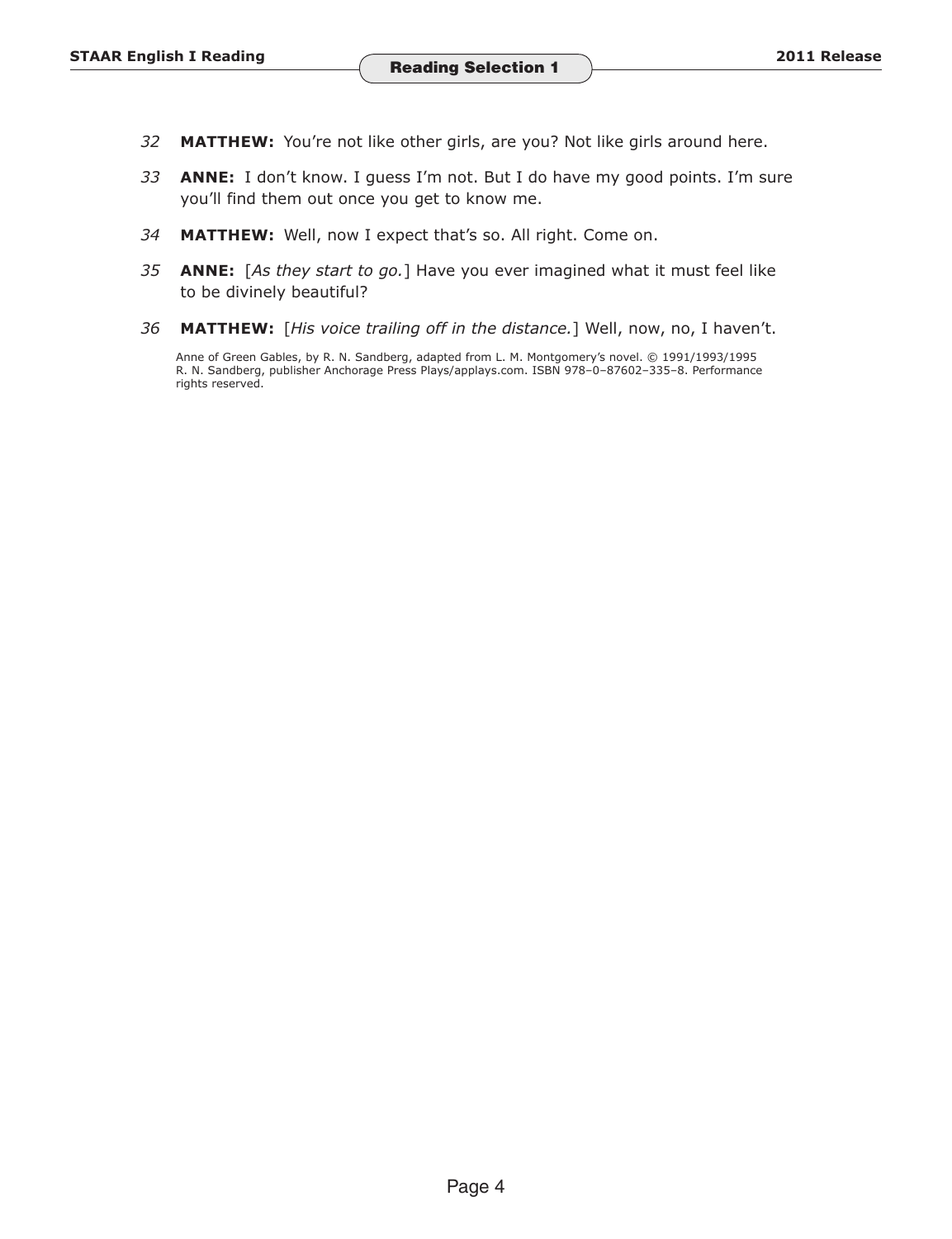- **1** In paragraph 1, the description of Anne in the stage directions is intended to evoke feelings of —
	- **A** fear
	- **B** doubt
	- **C** anger
	- **D** pity

**2** In paragraph 11, the stationmaster uses figurative language to indicate that Anne  $-$ 

- **A** has traveled a long way
- **B** talks too much
- **C** has a wild imagination
- **D** cannot be fully trusted

- **3** The lines "That is my highest ideal of earthly bliss" and "It will be my lifelong sorrow" suggest that Anne has a tendency to be —
	- **A** melodramatic
	- **B** rational
	- **C** persuasive
	- **D** hopeless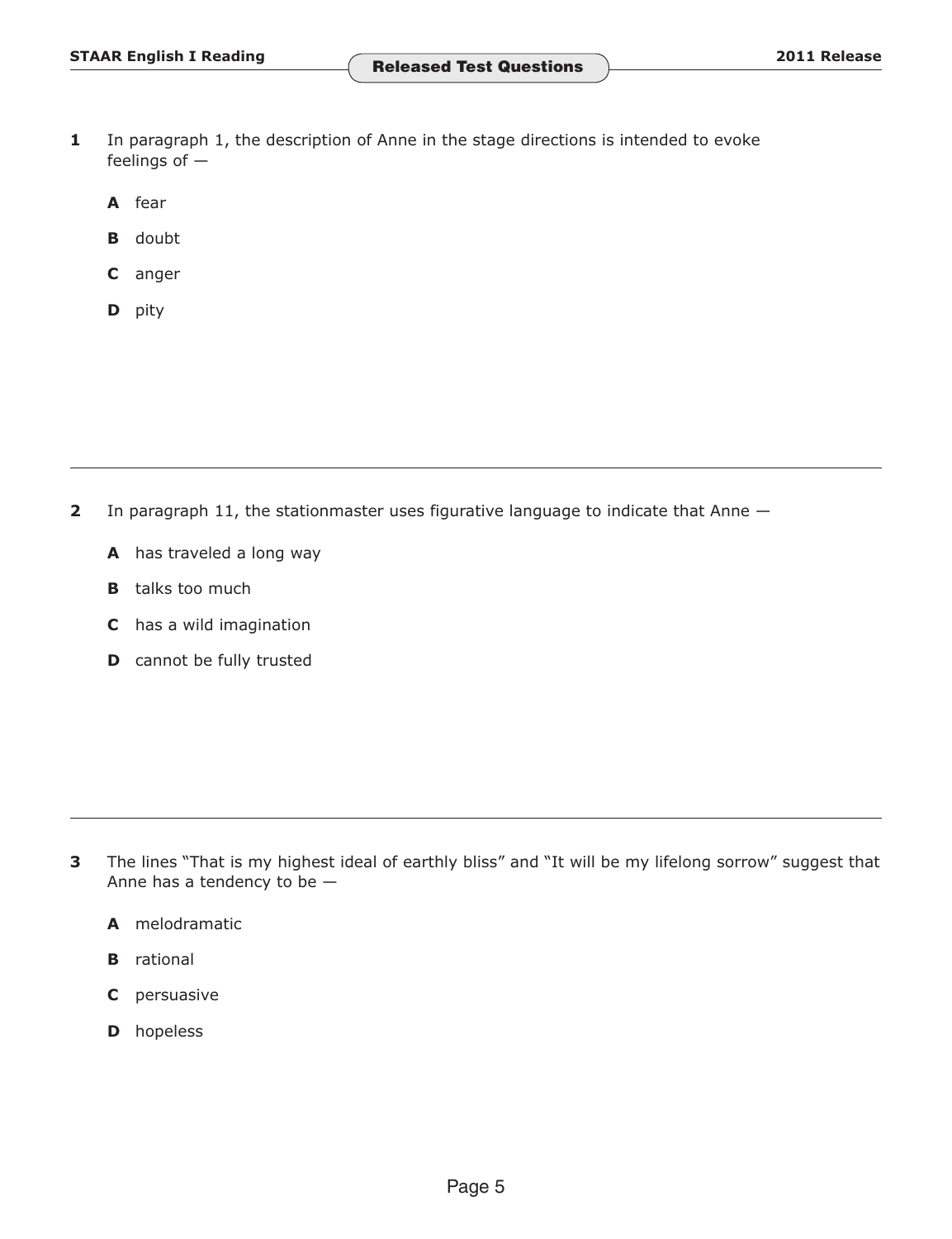- **4** Which quotation most strongly suggests that Anne is eager to please Matthew?
	- **A** *Yes, it's red. Now, you see why I can't be perfectly happy.*
	- **B** *Would you rather I didn't talk? If you say so I'll stop.*
	- **C** *It looks just like a bride! With a lovely misty veil.*
	- **D** *Shouldn't we be going?*

- **5** Matthew's lines and stage directions suggest that he is  $-$ 
	- **A** kindhearted
	- **B** efficient
	- **C** sarcastic
	- **D** uncomfortable

- **6** In what way do the stationmaster's lines in paragraphs 4 and 6 help develop the character of the protagonist?
	- **A** They emphasize how old he is compared with Anne.
	- **B** They reveal that he is more honest than Anne.
	- **C** They serve to highlight Anne's imaginativeness.
	- **D** They establish Anne's eagerness to be adopted.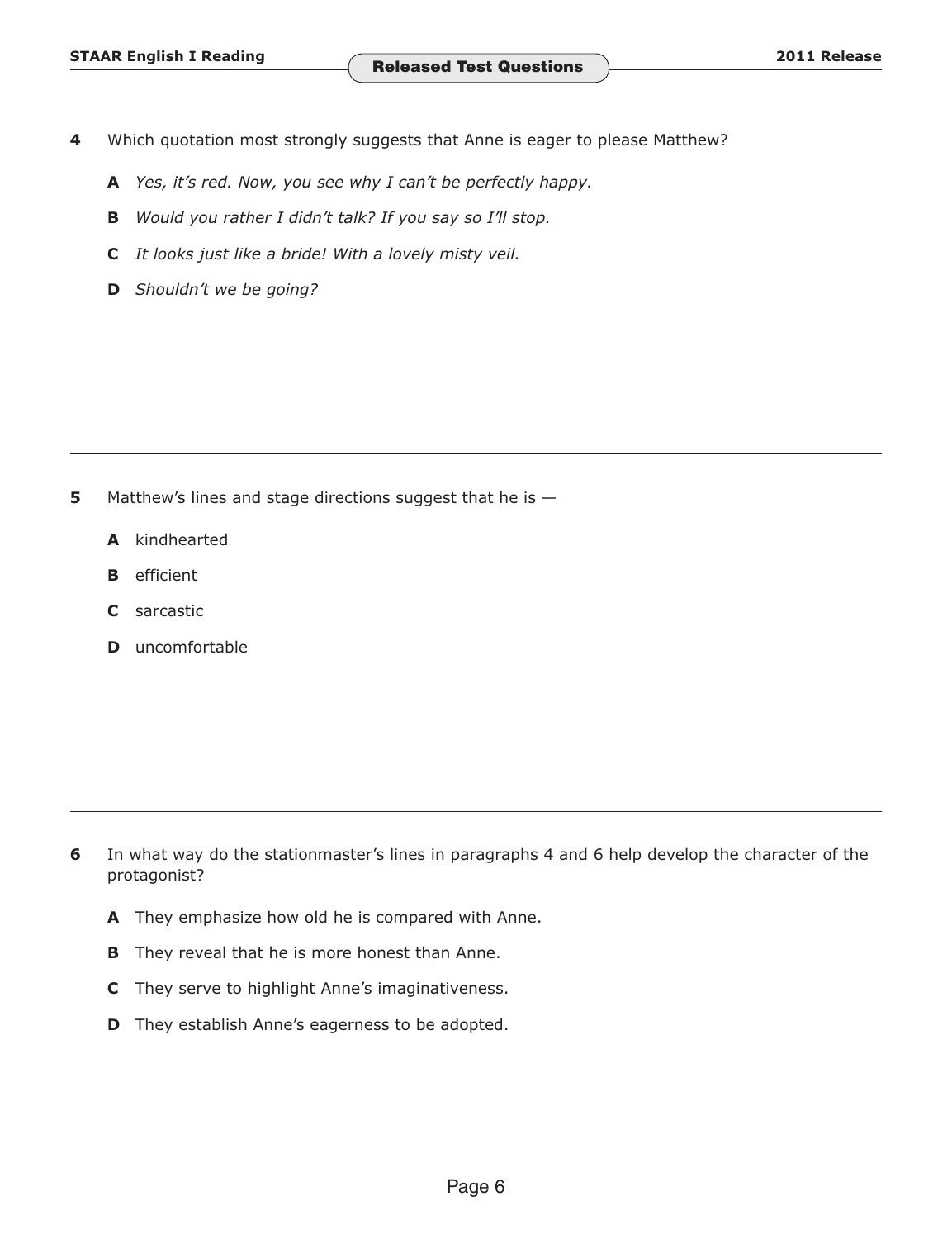- **7** The references to a "ladies' waiting room" and the saying that "children should be seen and not heard" suggest that the selection is set in  $-$ 
	- **A** an earlier era
	- **B** an agricultural environment
	- **C** a fast-paced neighborhood
	- **D** a period of social upheaval

- **8**  In what way is the dialogue between Anne and Matthew an example of dramatic irony?
	- **A** Anne is worried that her new home will not live up to her expectations.
	- **B** Matthew is worried about issues related to Anne's troubled past.
	- **C** Anne doesn't know why Matthew seems reluctant to take her home.
	- **D** Matthew doesn't know why Anne keeps talking so much.

- **9** This selection explores its themes primarily through  $-$ 
	- **A** narrative
	- **B** symbolic imagery
	- **C** figurative language
	- **D** dialogue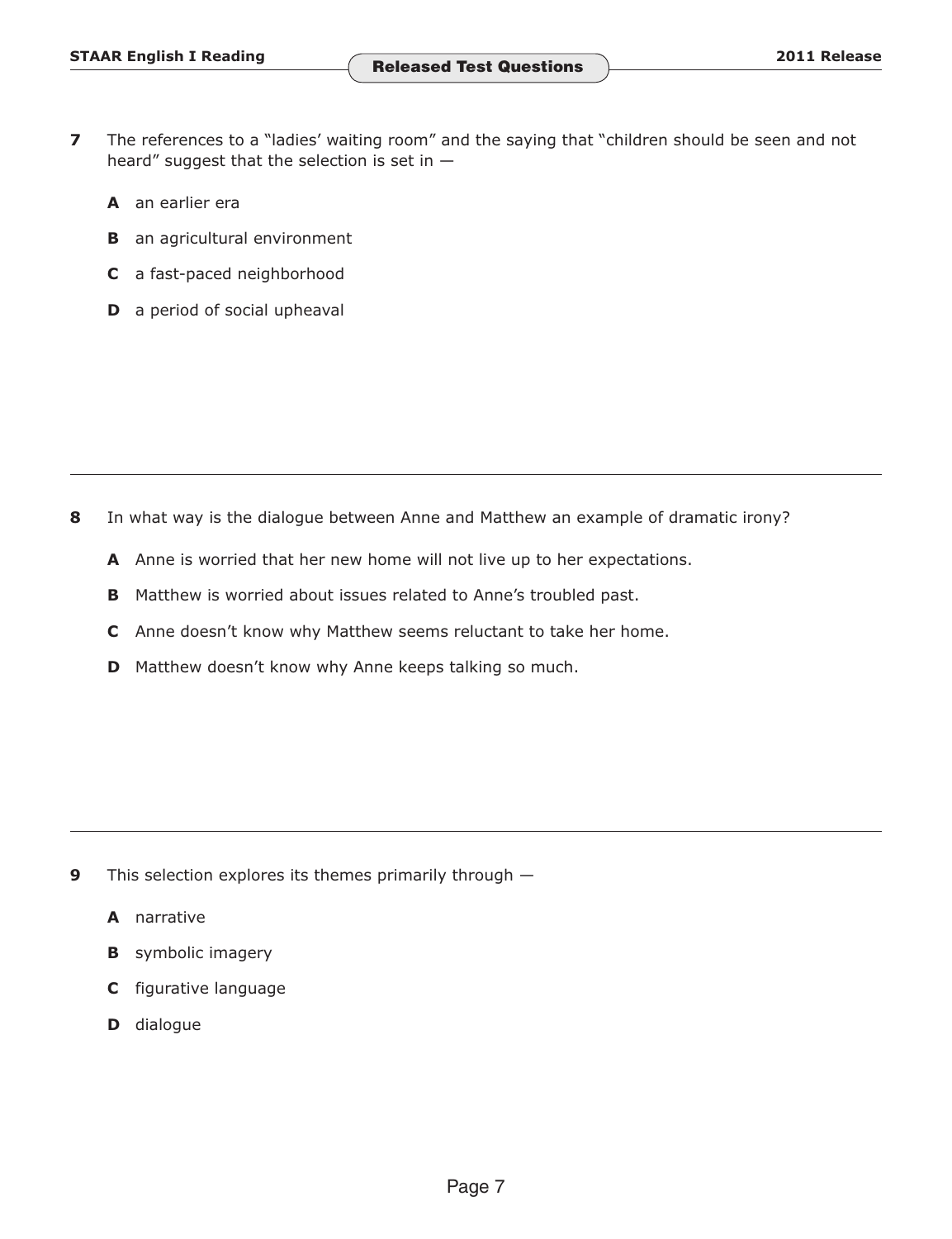10 In this excerpt from Anne of Green Gables, do you think the stage directions enhance your understanding of the scene? Explain your answer and support it with evidence from the selection.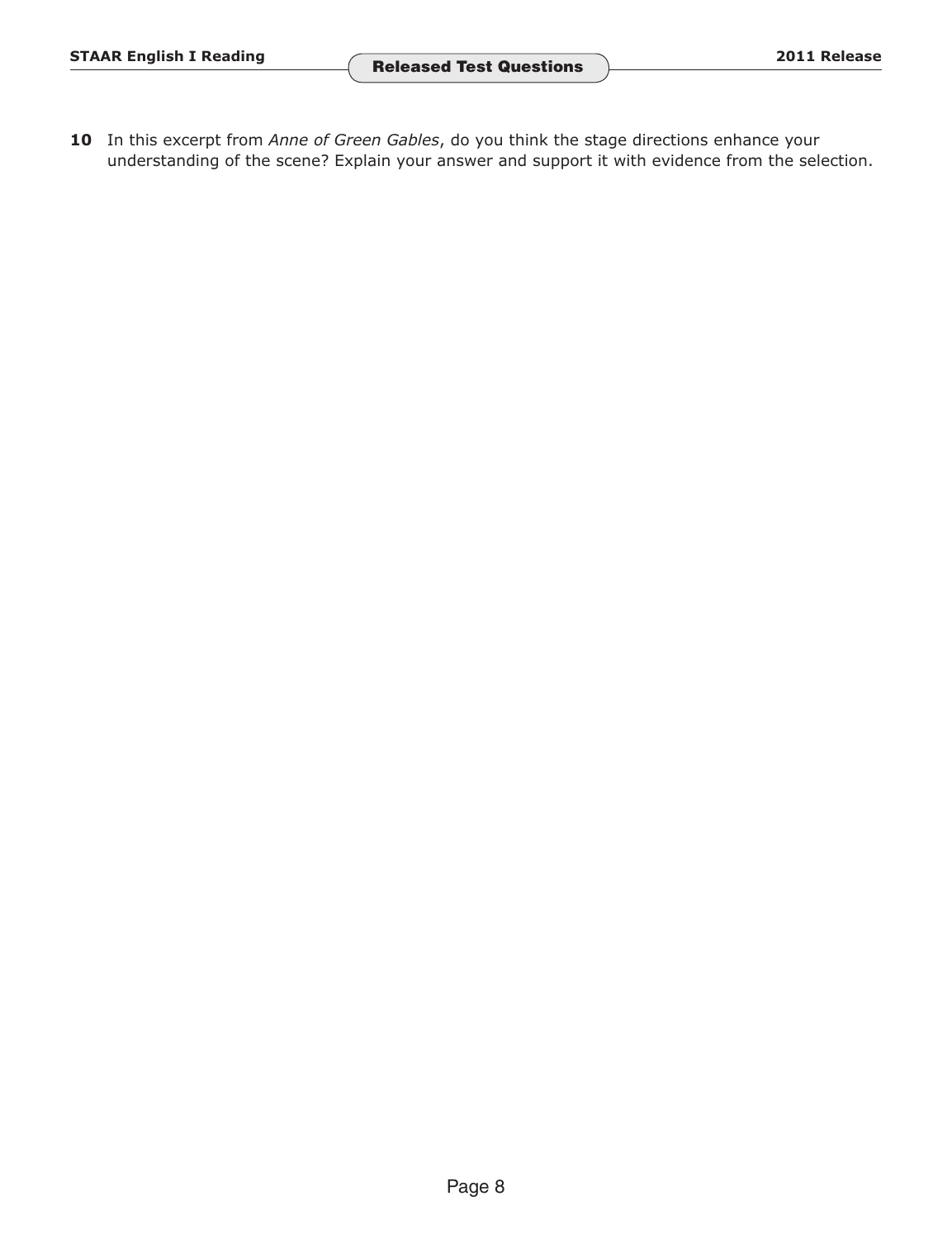**Read the selection and choose the best answer to each question.** 

### **Hungry Bears Prefer Minivans**

*by Keith Goetzman*  Utne Reader *Blogs October 22, 2009*

> 1 Black bears at Yosemite National Park break into minivans more than any other type of vehicle to find munchies, according to a new study published in the October 2009 *Journal of Mammalogy*. If this sounds like one of the elaborate faux studies cooked up by the *Journal of lrreproducible Results*, rest assured that actual, trained mammalogists are behind this one—albeit mammalogists who have a sense of humor about their Jellystone-esque research. The press release announcing the study is titled "Yosemite Black Bears Select Minivan as 'Car of the Year'" and begins:

*For a seven-year period, the top choice of vehicle by black bears in Yosemite National Park has been the minivan. The bears seem to base this decision on "fuel efficiency"—that is, which vehicle offers the best opportunity of finding a meal. As a result, black bears have shown a strong preference for breaking into minivans over other types of vehicles.*

 *2* Between 2001 and 2007, bears broke into vehicles at the following rates: minivans, 26 percent; sport-utility vehicles, 22.5 percent; small cars, 17.1 percent; sedans, 13.7 percent; trucks, 11.9 percent; vans, 4.2 percent;

sports cars, 1.7 percent; coupes, 1.7 percent; and station wagons, 1.4 percent.

- 3 Why is the minivan the vehicle of choice? Not simply because there are more minivans many other types of vehicles were more often left overnight in the park, or "available" in the researchers' parlance. The scientists from the U.S. Wildlife Service's National Wildlife Research Center offer four possible reasons:
	- *Minivans are more likely to emit food odors, based on the fact that minivans are*

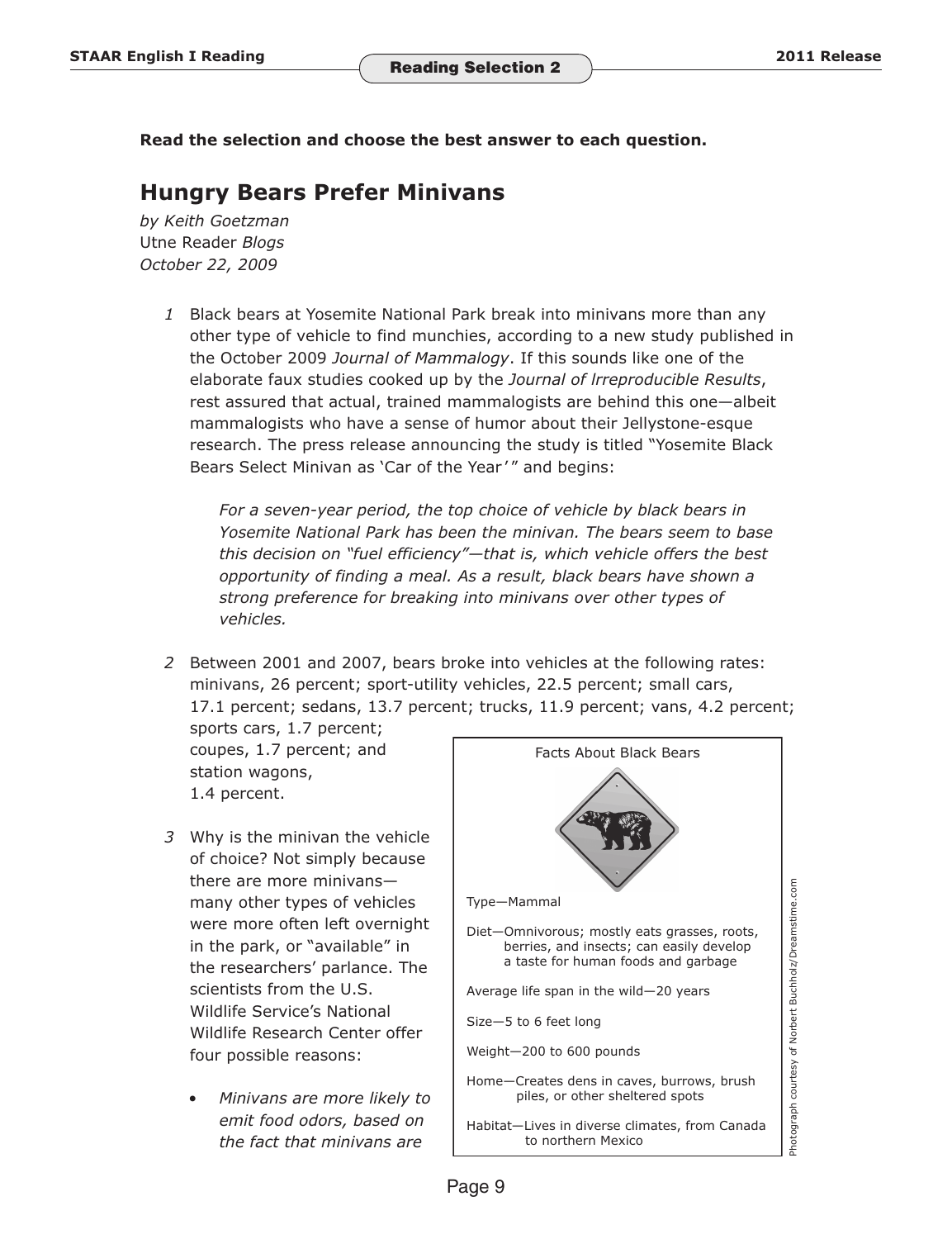*designed for families with children—who are more likely to spill food and drink in a vehicle.* 

- *Passengers of minivans are more prone to leave large amounts of food in a vehicle parked overnight.*
- *Minivans may be structurally easier to break into than other types of vehicles. Bears most often gained access to minivans by popping open a rear side window.*
- *A few individual bears could be responsible for all the break-ins, and they are displaying a learned behavior for choosing minivans.*
- *4* In short, to campground bears who've learned bad behavior, vehicles are simply hard shells encasing many types of treats, whether it's raw bacon and Bud Lite or goldfish crackers, dog food, and Juicy Juice. And minivans offer the best promise of treats and the easiest wrapper to open. The researchers noted that they "commonly saw car doors bent open, windows on all sides of the vehicle broken, and seats ripped out, all of which appeared effortless for bears."
- 5 Amid the ursine humor in all this, let's not forget that for bears, developing a taste for human food is often one of the worst things that can happen to them—"a fed bear is a dead bear," as the saying goes. The researchers' ultimate hope is to help resolve "bear–human conflicts" as people all around the world expand *their* range and more frequently come into contact with large carnivores.



Printed with permission from Utne Reader (www.utne.com, 2009)

Page 10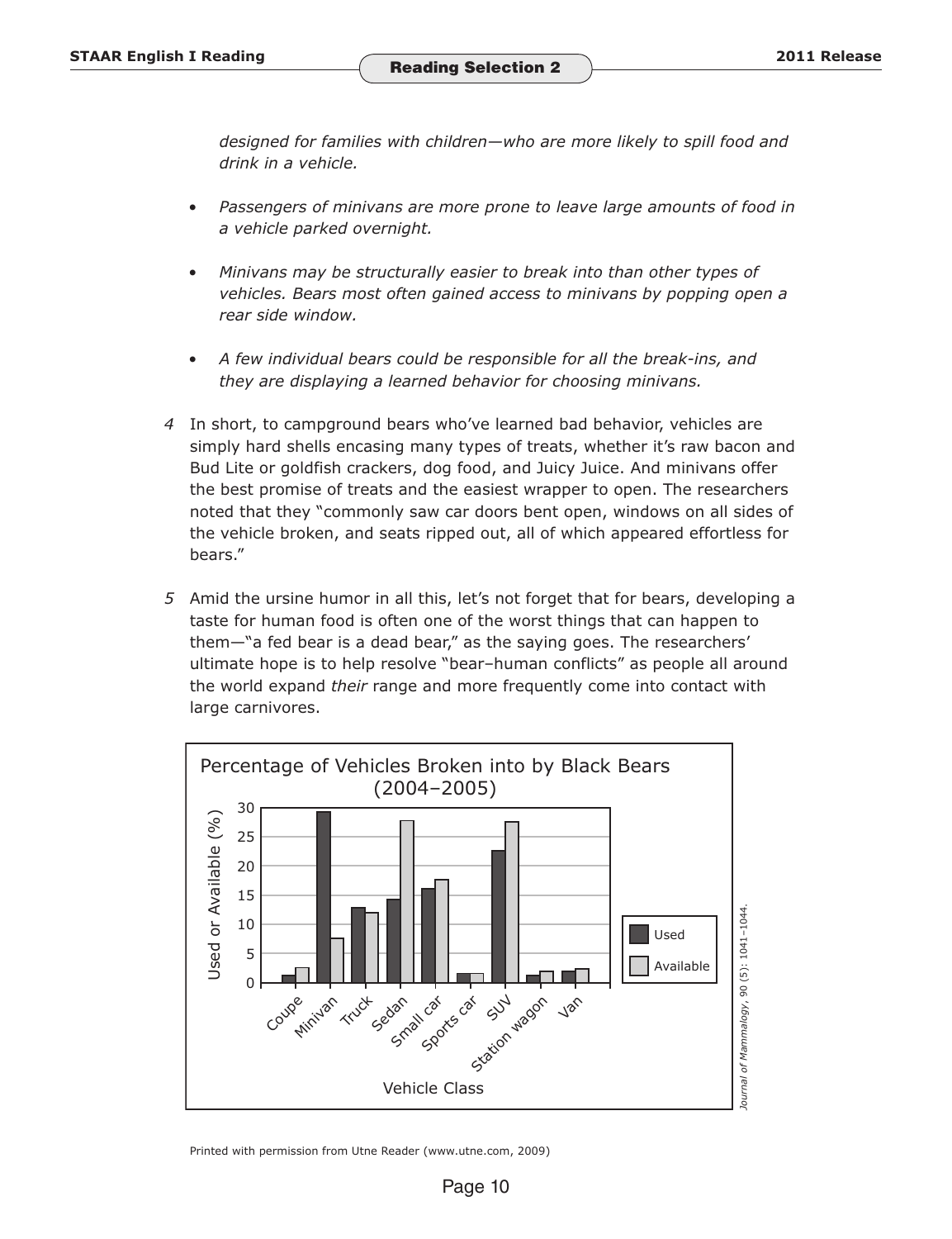- **1** In paragraph 5, the scientific term *ursine* describes something related to
	- **A** jokes
	- **B** habitats
	- **C** bears
	- **D** automobiles

- **2** The author organizes the article by  $-$ 
	- **A** offering statistics from various studies, presenting conflicting opinions about the studies, and ending with his personal view
	- **B** presenting the results of a study, offering some ideas about what the study shows, and then stating what researchers hope to achieve in the future
	- **C** describing the reasons why Yosemite National Park has such a large number of bears and then explaining how minivans have made the problem worse
	- **D** referring to phony research studies that claim bears prefer some kinds of vehicles over others and then dismissing these studies with conclusions from mammalogists

- **3** What does the author mean when he writes in paragraph 4 that "vehicles are simply hard shells"?
	- **A** Minivan owners should just leave their vehicle doors open if they don't want bears to damage them.
	- **B** If bears can break into a minivan, they must be very strong.
	- **C** Bears really don't know the difference between a minivan and any other type of box containing food.
	- **D** If minivans were built to be more sturdy, it wouldn't be as easy for bears to break into them.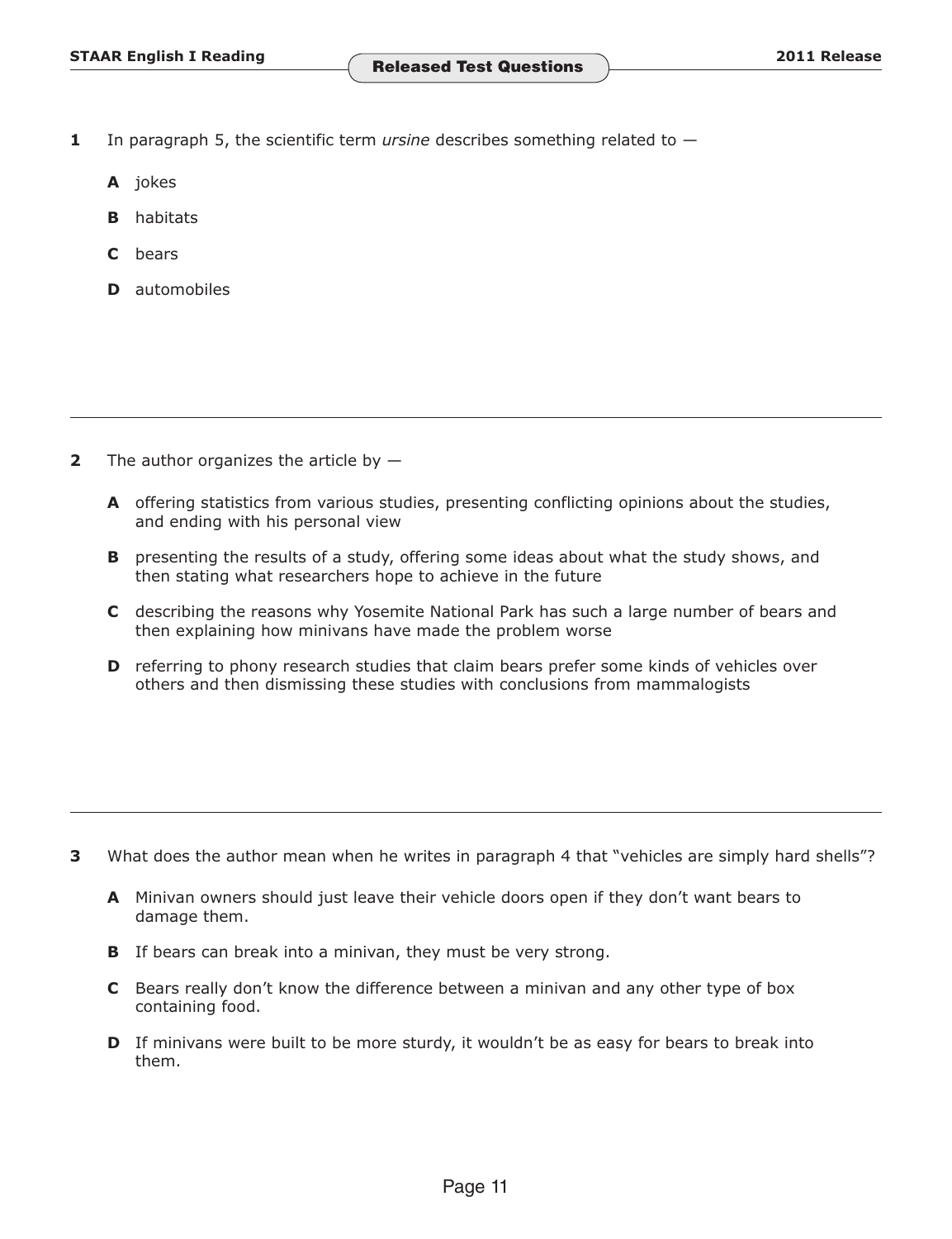- **4**  Which line best argues against the idea that most bears in Yosemite National Park have learned how to break into minivans?
	- **A** *As a result, black bears have shown a strong preference for breaking into minivans over other types of vehicles.*
	- **B** Bears most often gained access to minivans by popping open a rear side window.
	- **C** *The researchers noted that they "commonly saw car doors bent open, windows on all sides of the vehicle broken, and seats ripped out, all of which appeared effortless for bears."*
	- **D** *A few individual bears could be responsible for all the break-ins, and they are displaying a learned behavior for choosing minivans.*
- **5** The author mentions that the minivan has been selected as "Car of the Year" by bears in order  $to -$ 
	- **A** warn campers not to park minivans in Yosemite National Park
	- **B** describe the type of work published in the *Journal of Mammalogy*
	- **C** imply that the study lacks credibility
	- **D** highlight that the results of the study are somewhat humorous
- **6**  Read this line from paragraph 5.

*Amid the ursine humor in all this, let's not forget that for bears, developing a taste for human food is often one of the worst things that can happen to them—"a fed bear is a dead bear," as the saying goes.* 

The author's tone in this line can best be described as  $-$ 

- **A** cautionary
- **B** angry
- **C** threatening
- **D** pessimistic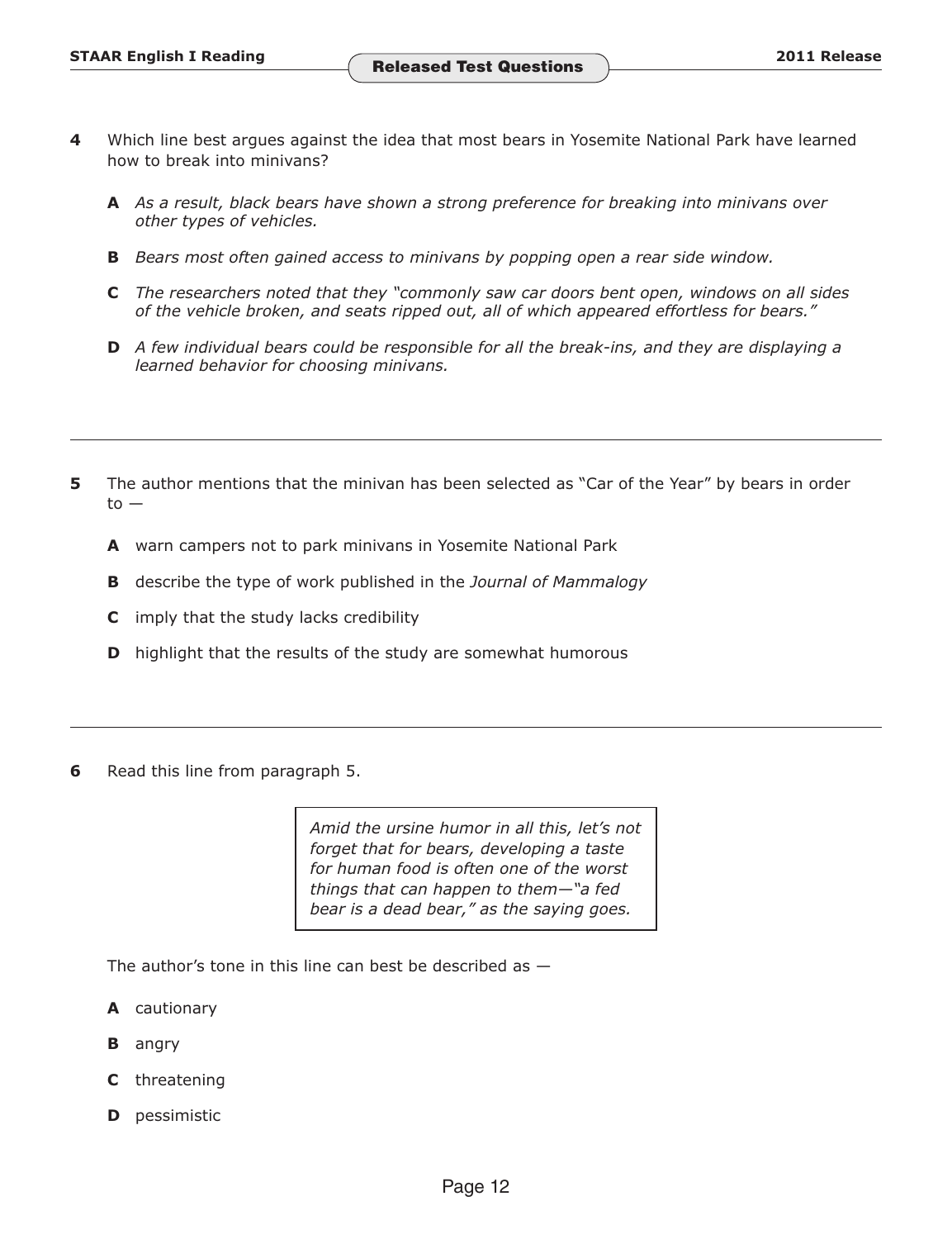- **7**  Which of these best summarizes the article?
	- **A** Black bears at Yosemite National Park have grown used to obtaining food from sources provided by humans, including locked cars. The bears find it relatively easy to break into vehicles, such as minivans. The more bears depend on humans for food, however, the more contact they have with humans, which is ultimately dangerous to both parties.
	- **B** Minivans may be the top choice of black bears in Yosemite National Park because they are relatively easy to break into and because minivans tend to emit food odors or contain large amounts of food. Bears seem to have learned from one another which type of vehicle to target and the best way to break in.
	- **C** Scientists conducting a study at Yosemite National Park have found that bears are more likely to break into minivans than any other type of vehicle. Several possible explanations for this behavior have been offered, including the structure of the minivan and the increased likelihood that minivans hold food. Researchers stress the danger of bears depending on humans for food.
	- **D** In a study conducted for the *Journal of Mammalogy*, scientists found that black bears break into different types of vehicles with varying frequency. The bears are capable of breaking windows, bending doors open, and ripping out seats, all in search of food. Their favorite vehicle, the minivan, was not necessarily the most available.

- **8** Readers of the article might draw which conclusion if they drove by a sign like the one shown in the box titled "Facts About Black Bears"?
	- **A** Camping is too dangerous for most people.
	- **B** Vehicles should not be left unattended.
	- **C** Extra food should be shared with bears.
	- **D** Food should not be left in vehicles.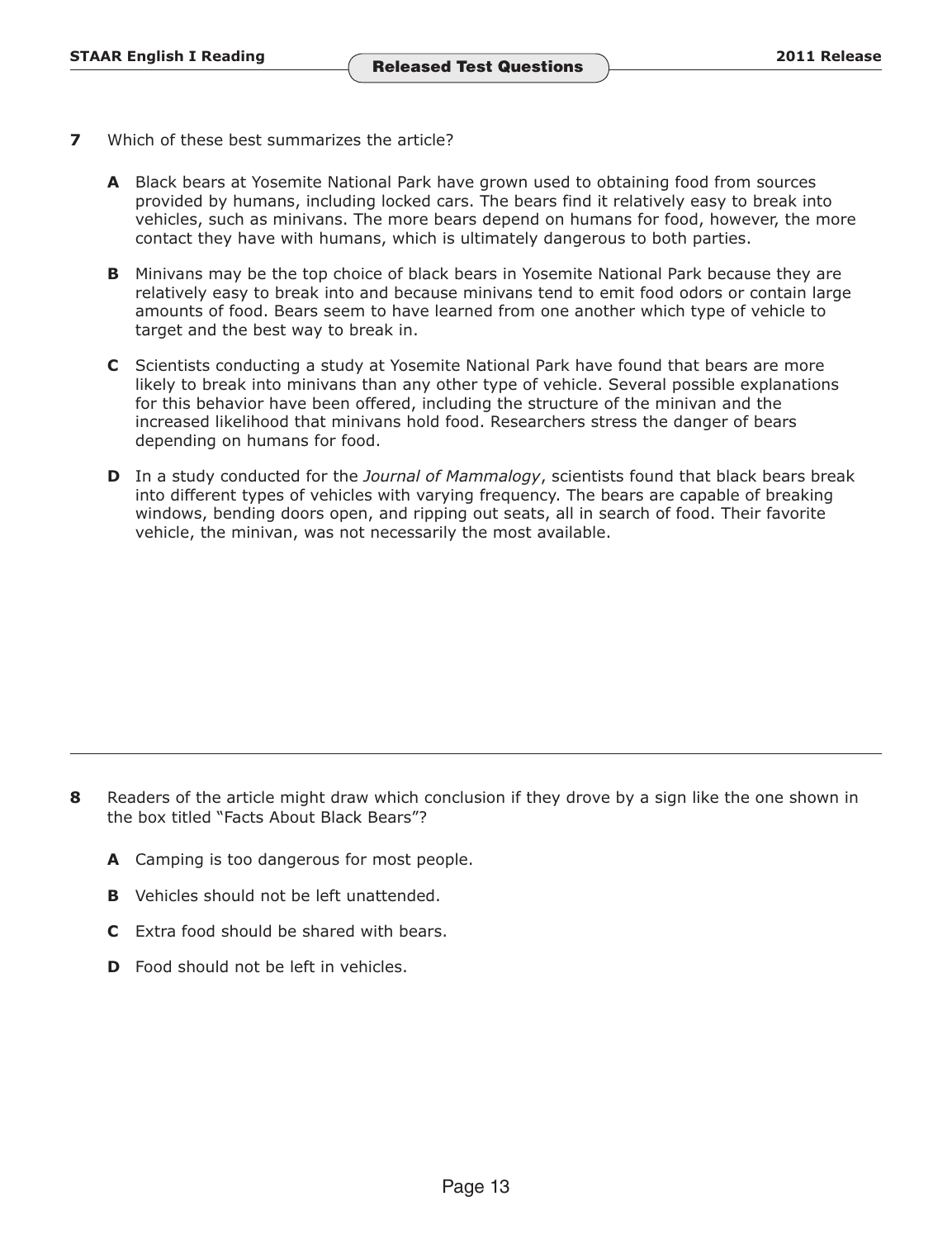- **9** The information in the graph supports the article by showing  $-$ 
	- **A** the preference black bears have for a certain kind of vehicle
	- **B** the bears' intelligence in determining which vehicles to invade
	- **C** exactly how many vehicles were broken into by black bears
	- **D** the availability of vehicles parked overnight in certain locations

10 In "Hungry Bears Prefer Minivans," how does the writer's approach to the topic make it more accessible to the reader? Support your answer with evidence from the selection.